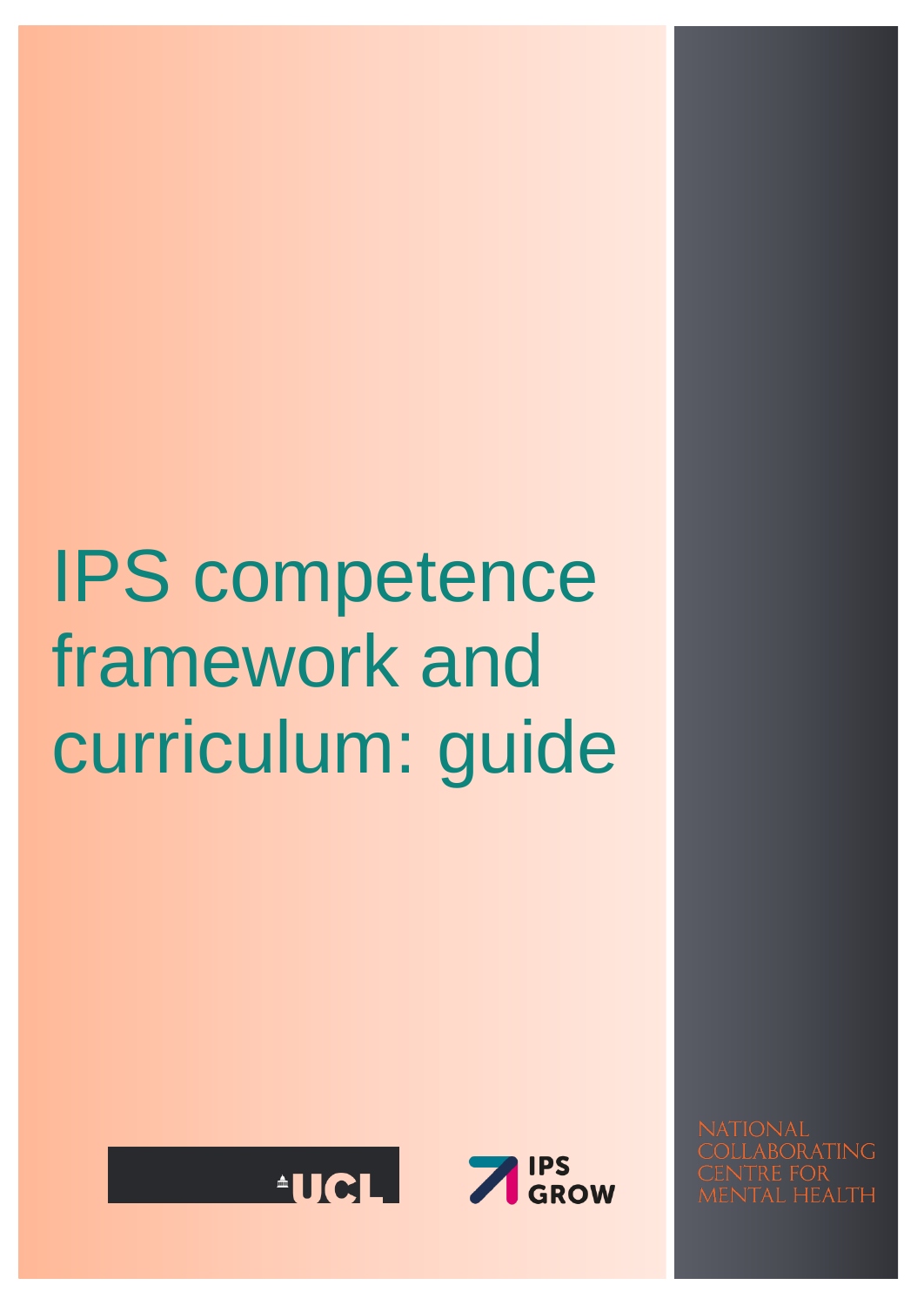## The IPS competence framework and the IPS curriculum described in this document can be accessed online at:

## [www.ucl.ac.uk/core/competence-frameworks](http://www.ucl.ac.uk/core/competence-frameworks) and [www.rcpsych.ac.uk/improving-care/nccmh/other](http://www.rcpsych.ac.uk/improving-care/nccmh/other-work/ips)[work/ips](http://www.rcpsych.ac.uk/improving-care/nccmh/other-work/ips)

IPS competence framework and curriculum: guide *Last updated: September 2019*

#### **Authorship statement**

Stephen Pilling conceived the idea of the work, which was then commissioned by IPS Grow, a project delivered by Social Finance. Anthony Roth devised the competence framework map, wrote the competences and the curriculum, and cowrote the background document with Helen Baldwin, Katherine Plummer and Kasia Trojanowska. The work was edited by Kasia Trojanowska and Clare Taylor.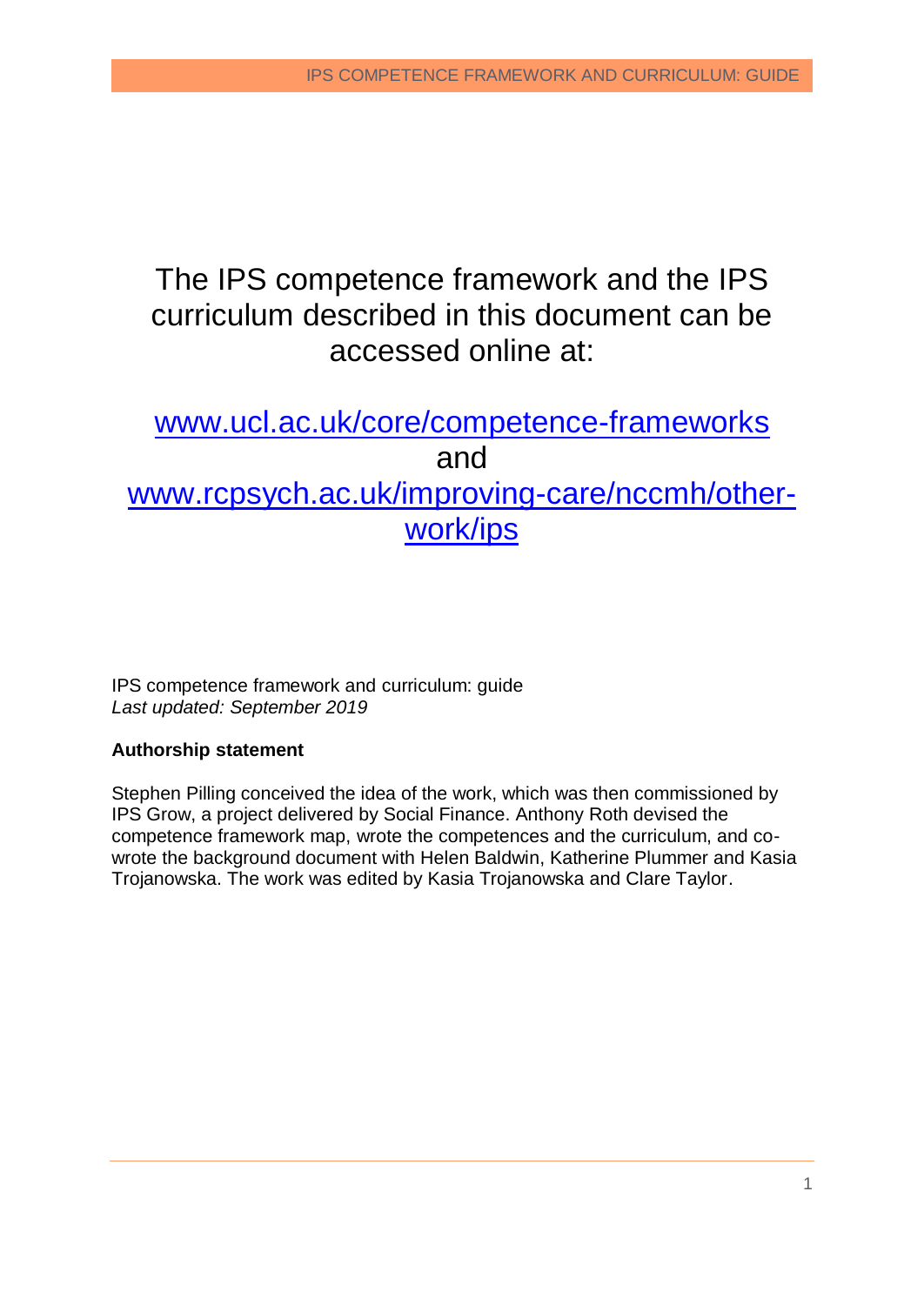# Contents

| 1              |     |  |  |
|----------------|-----|--|--|
|                | 1.1 |  |  |
|                | 1.2 |  |  |
|                | 1.3 |  |  |
|                | 1.4 |  |  |
|                | 1.5 |  |  |
| $\overline{2}$ |     |  |  |
|                | 2.1 |  |  |
|                | 2.2 |  |  |
| 3              |     |  |  |
|                | 3.1 |  |  |
|                | 3.2 |  |  |
|                | 3.3 |  |  |
|                | 3.4 |  |  |
| 4              |     |  |  |
| 5              |     |  |  |
|                | 5.1 |  |  |
|                | 5.2 |  |  |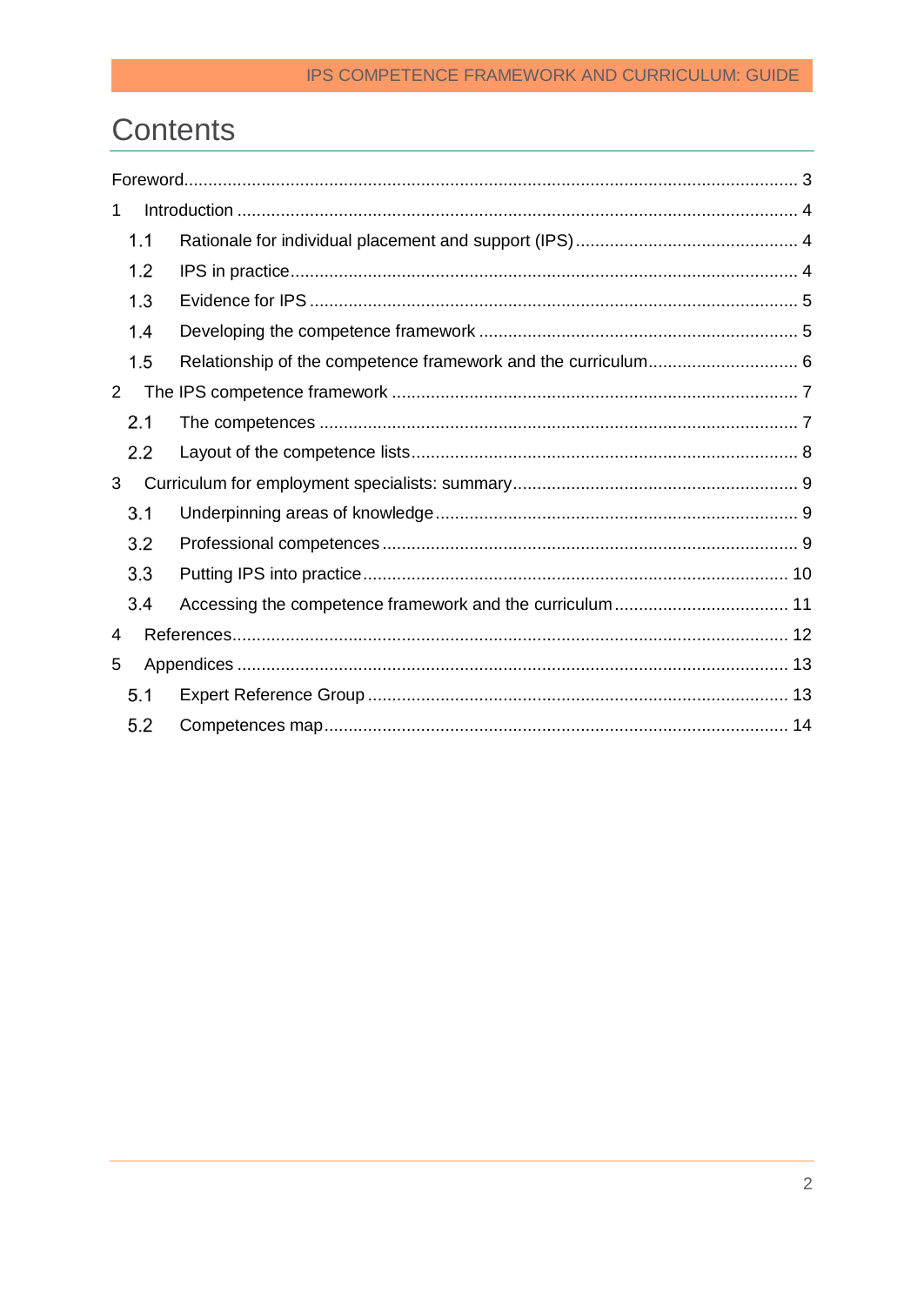## <span id="page-3-0"></span>Foreword

The successful implementation of the evidenced-based individual placement and support (IPS) approach very much depends on the qualities and competences of employment specialists and their team leaders, as well as commitment from clinical teams, senior health service leaders and commissioners.

The employment specialist role is multi-skilled. It involves the ability to develop hopeful relationships with people accessing the service (IPS clients) to build their self-belief and confidence. It requires working effectively with clinical teams to find solutions to issues that impact on work and recovery, and building relationships with employers in order to negotiate job opportunities that meet each individual's strengths, needs, abilities and preferences. This then needs to be followed by effective in-work support for both the individual and their employer.

The IPS sector in the UK is at an important turning point, with a commitment from NHS England and NHS Improvement to rapidly expand access to IPS across England as part of the NHS Long Term Plan and The Five Year Forward View for Mental Health. In my role as National Lead for IPS Grow I am keen to ensure that as the sector grows, we raise the profile of the employment specialist role as a career and we achieve consistent standards and clarity around what is expected of the role.

This competence framework and curriculum has been developed in recognition of the highly skilled nature of the employment specialist work, and to start to drive consistency in training standards. It has been created by Professor Anthony Roth of University College London, with contributions from Professor Steve Pilling. Professors Roth and Pilling are the leading experts in curricula and competence frameworks for UK mental health professionals, having previously developed the frameworks for Improving Access to Psychological Therapies (IAPT) and for child and adolescent mental health services (CAMHS).

As outlined in this document, the curriculum has drawn on years of research into what makes a good IPS employment specialist, with input from leading IPS providers and experts by experience in the UK. We are also pleased that Deborah Becker and Robert Drake, who founded the IPS intervention model, reviewed and commented on the framework.

We hope that the publication of the curriculum creates recognition for the wide-ranging and highly skilled work that employment specialists do and serves as a guide for future development of IPS training in the UK. As the sector and the role develops, we will seek to revise and update this document, building on the growing experience of practitioners in the field.

We look forward to working with the IPS sector to make use of this curriculum to support quality delivery by employment specialists as the sector grows.

#### **Lynne Miller, National Lead for IPS Grow**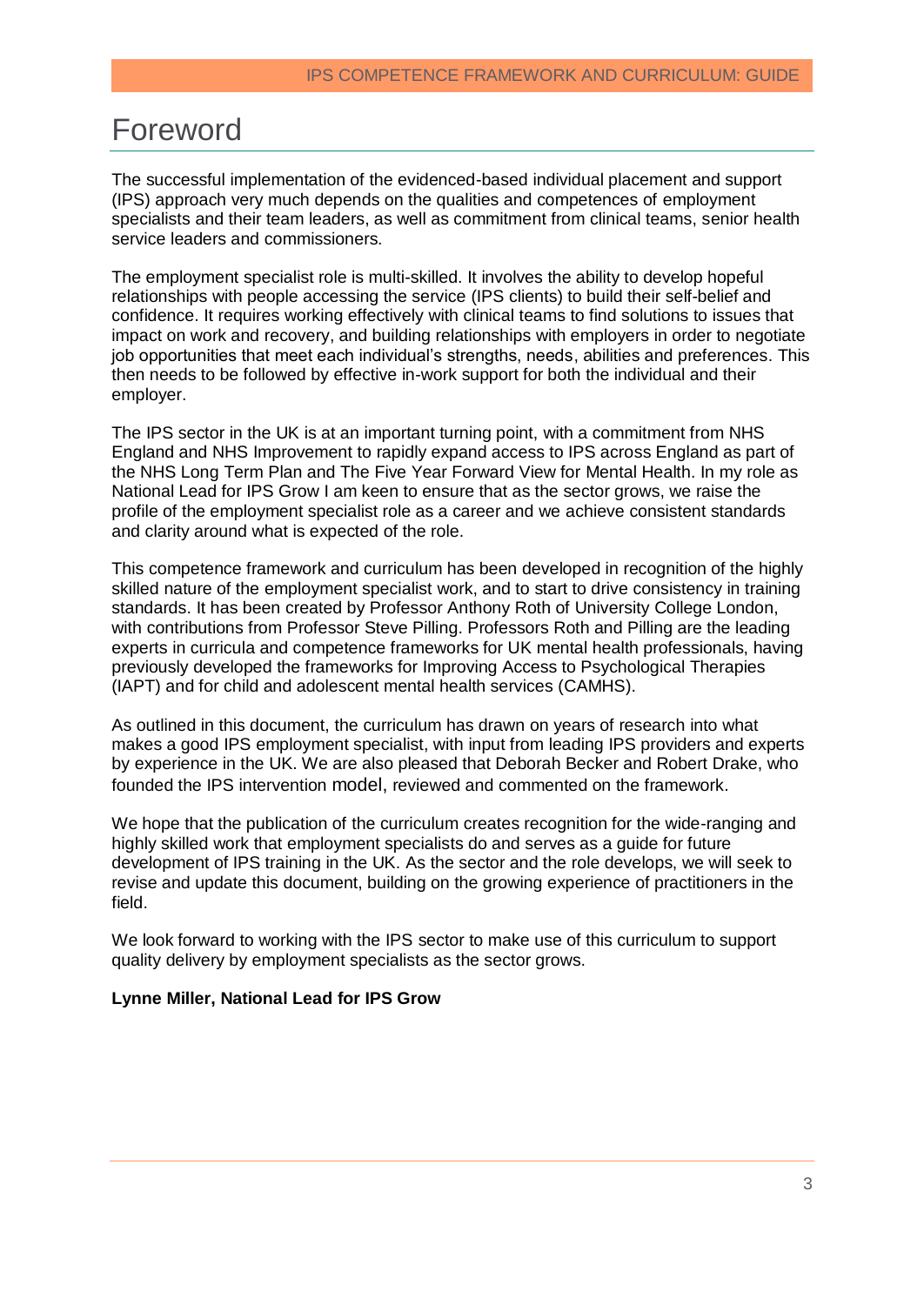## <span id="page-4-0"></span>1 Introduction

### <span id="page-4-1"></span>1.1 Rationale for individual placement and support (IPS)

People with severe mental health problems can find it challenging to enter (or to re-enter) competitive employment. This can have many consequences, not only financial but also psychological, given that for those who wish to work, employment can make a major contribution to their wellbeing and mental health recovery.

The IPS model assumes that anyone who expresses an interest in employment should be supported to pursue it. The presumption is that with the right support and job match, clients can achieve their goal of paid employment.

The IPS approach is internationally recognised as the most effective way of supporting people with mental health issues to gain and keep paid employment. It is based on over 20 years of research, including around two dozen successful randomised control trials.

## <span id="page-4-2"></span>1.2 IPS in practice

How does this work in practice?

Once a referral from the clinical team or self-referral is received, an IPS employment specialist meets with a client to identify their aims, interests, skills, strengths, transferrable skills and capacities in order to generate a good job match and clear employment goals. Helping people to find a job they truly want is a core principle of the IPS programme, as people are more likely to find and keep a job that they are committed to. Hand in hand with this process, employment specialists develop and maintain relationships with local employers to negotiate job opportunities in the hidden labour market. Clients are provided with ongoing support during the job seeking and employer engagement process, and continuing support once they are in paid employment. This will include supporting the employer and addressing any challenges that arise.

Employment specialists are integrated into the mental health team and considered a key part of the multidisciplinary skill mix. The role involves working with the clinical team to raise the profile of employment. Clinical staff are involved in providing interventions to support the return to work, to support clients to think about work and to manage their health in the workplace. IPS involves the whole clinical team adopting the IPS principles.

Employment specialists are also part of a virtual employment team and report to an IPS team leader. Each team leader provides employment supervision and monitors and manages the performance of employment specialists through supervision, training, quality audits, field mentoring and role modelling of the IPS approach. They have responsibility for driving and promoting the quality of an IPS service by monitoring fidelity standards and the outcomes for clients. They also have a managerial and organisational role, building relationships with clinical teams to generate referrals, developing collaborative working partnerships with clinicians and identifying barriers to implementation of (and fidelity to) the IPS model. They coordinate relationships with local employers and ensure that service developments are co-produced with people accessing IPS services wherever possible.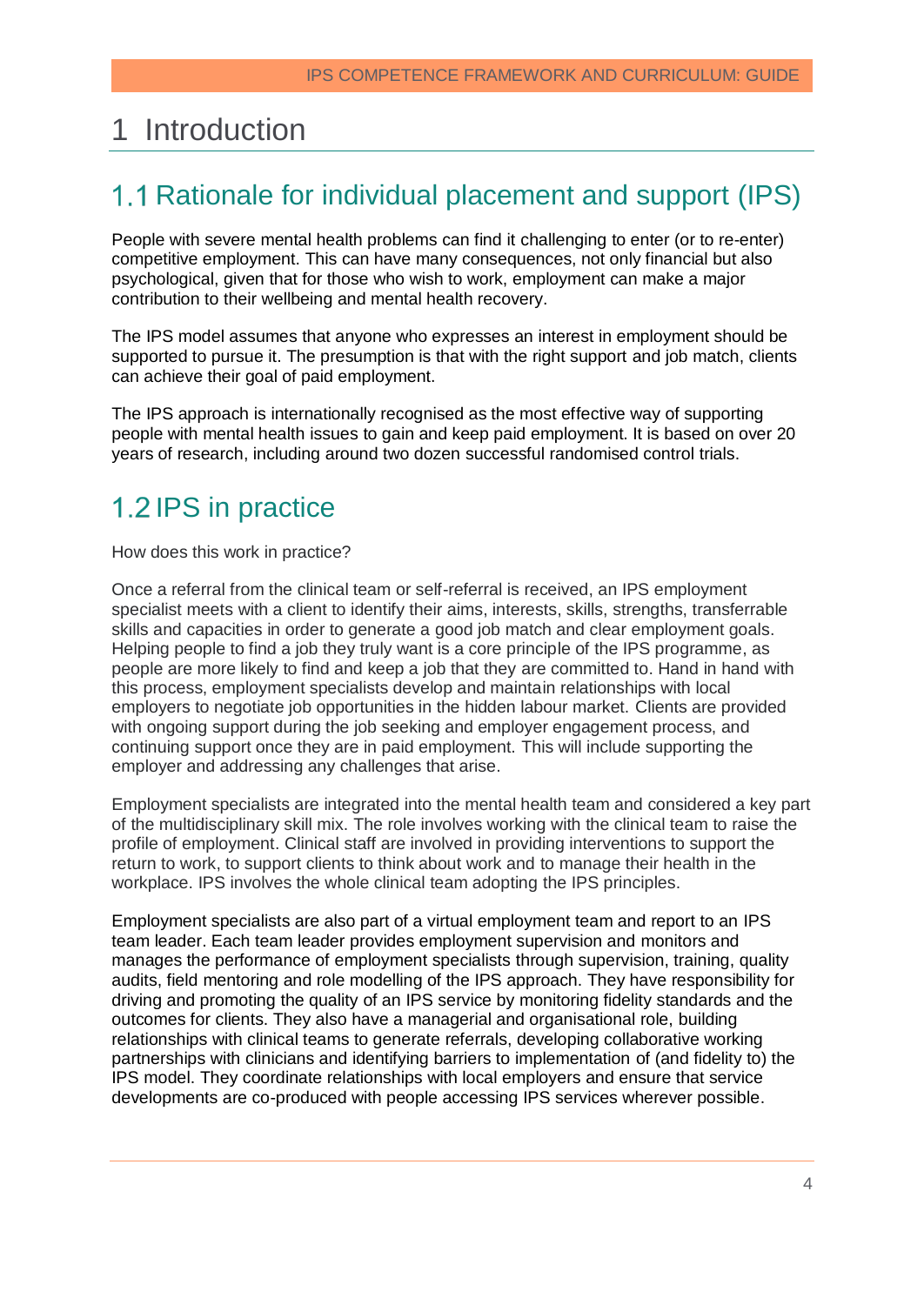Although team leaders will possess the skills described in the framework and curriculum, their role and remit are considerably broader than that of an employment specialist.

#### <span id="page-5-0"></span>1.3 Evidence for IPS

A number of randomised clinical trials and systematic reviews have indicated that IPS achieves twice the rate of job outcomes and sustainments than traditional models. There is also evidence that good fidelity to the IPS model is associated with better outcomes.<sup>1-4</sup>

#### <span id="page-5-1"></span>1.4 Developing the competence framework

The method used to develop the competence framework conforms to a number of key principles. 5

- As far as possible, the framework is evidence based. This means that there is reason to believe that the competences it sets out are likely to make a difference – for example, because they have been included in a manual employed in a successful trial.
- The framework is intended to be indicative rather than prescriptive, retaining the role of operational judgement. It is a practitioner support tool that identifies best practice, but it also allows for an informed decision as to when, whether and how competences are put into action.
- The framework was subject to oversight from an Expert Reference Group (ERG), composed of such experts in the field as researchers, trainers, expert practitioners and experts by experience. This ensured that the product is proactively guided by expert opinion. The ERG had a direct role in peer-reviewing emerging content as well as a broader focus of the framework.
- The content of the framework was reviewed both by members of the ERG and by external peer reviewers with recognised authority in the field. The role of all reviewers was to identify areas where the draft framework was unclear, erroneous or contained significant gaps. An additional benefit of external review was to ensure that the practice described in the framework reflects a consensus among practitioners.
- The framework is set at a single level, describing what would be expected of a competent employment specialist. This is in contrast to frameworks that identify a tier of skill levels, for example from novice through to expert. Although there can be merit in a tiered approach, such distinctions can be arbitrary and misleading, in that to be effective, interventions require the deployment of a coherent hierarchy of skills; deciding which of these are expected only of more experienced workers is not helpful.
- A major challenge is to present competences in a way that makes them accessible to their intended audience. Perhaps the least helpful approach is simply to list competences, which requires readers to work out an organisational structure – something that they may find particularly challenging if they are not already familiar with the area. For this reason, the framework is set out as a 'map' (see [Section 5.2\)](#page-14-0), which identifies all the areas of knowledge and skill, organises them into a series of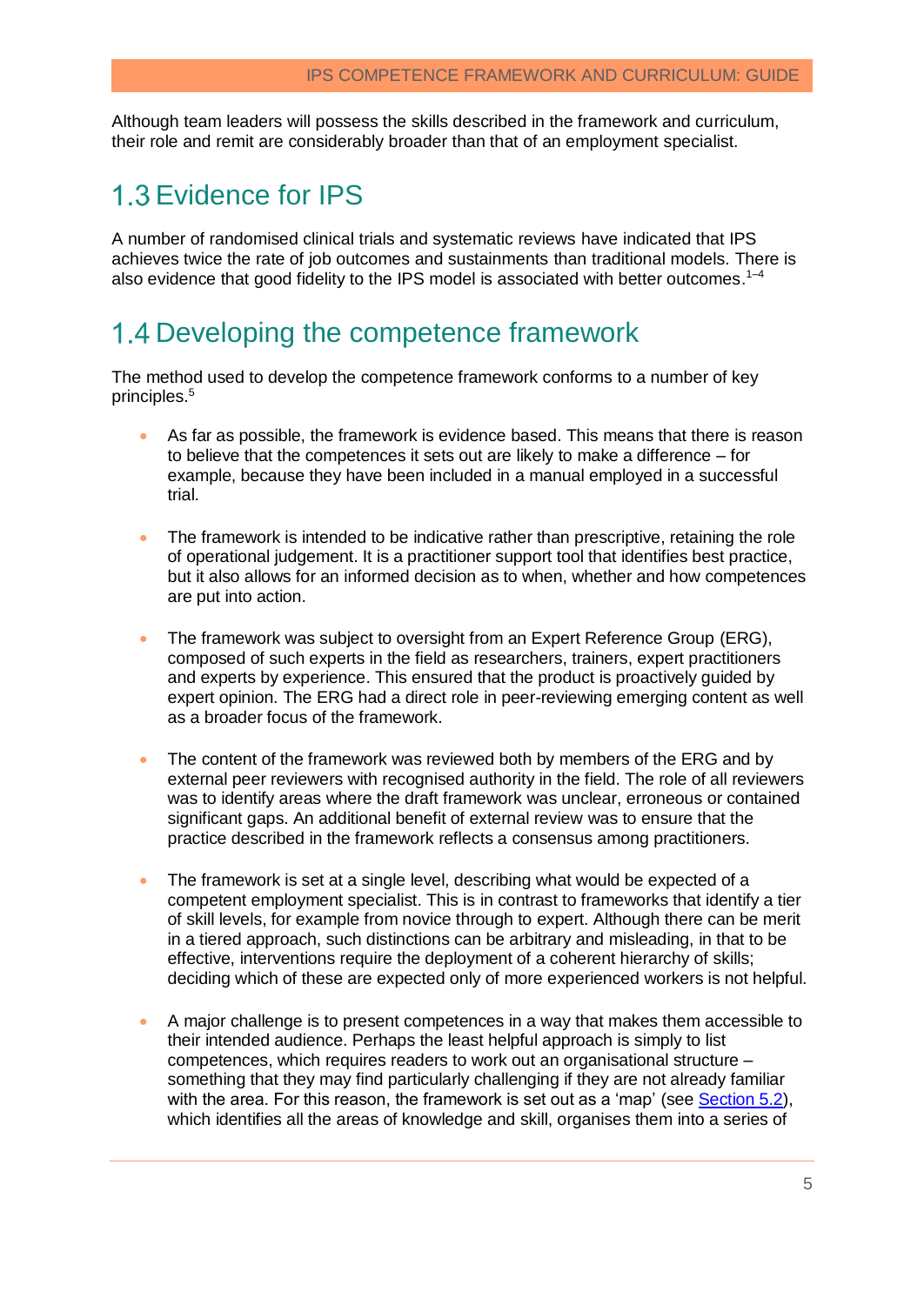domains, and helps to identify the ways in which the sets of competences interrelate. The map is intended to be holistic, clustering areas of competence together and illustrating the way in which sets of competences need to be put together in order to deliver an intervention.

- Competence statements are derived from a number of sources. Two texts setting out the structure and content of  $IPS<sup>6,7</sup>$  are supplemented by training materials supplied by members of the ERG, along with relevant research and clinical papers. The knowledge and skills outlined in these sources are then 'extracted'; the person doing this makes sure that the relevant knowledge and skills are described clearly and concisely, at the right level of detail, and that consistent terminology is used. Extraction also involves identifying the principles that lie behind statements about clinical strategies, such that descriptions of skills convey a sense of why something is done, rather than listing behaviours without giving an overview of the rationale for an action. This is an important element of framework development, with the intention of supporting the intelligent application of competences, rather than rote adherence.
- A key aim is to write the competence statements at a level that enables users to understand what it is they need to know and do in order to carry out an activity. As such, they are concise, explain technical references as they arise (so that users do not have to cross-refer to other sources in order to understand what is required of them), and give sufficient detail to identify what a practitioner actually needs to do.

#### <span id="page-6-0"></span>1.5 Relationship of the competence framework and the curriculum

The curriculum is closely mapped to the competence framework, the latter providing a more detailed account of the knowledge and skills associated with the IPS model. The purpose of the curriculum is to indicate the outline structure and content that a training programme should provide; cross-referencing to the framework supplies a more detailed account.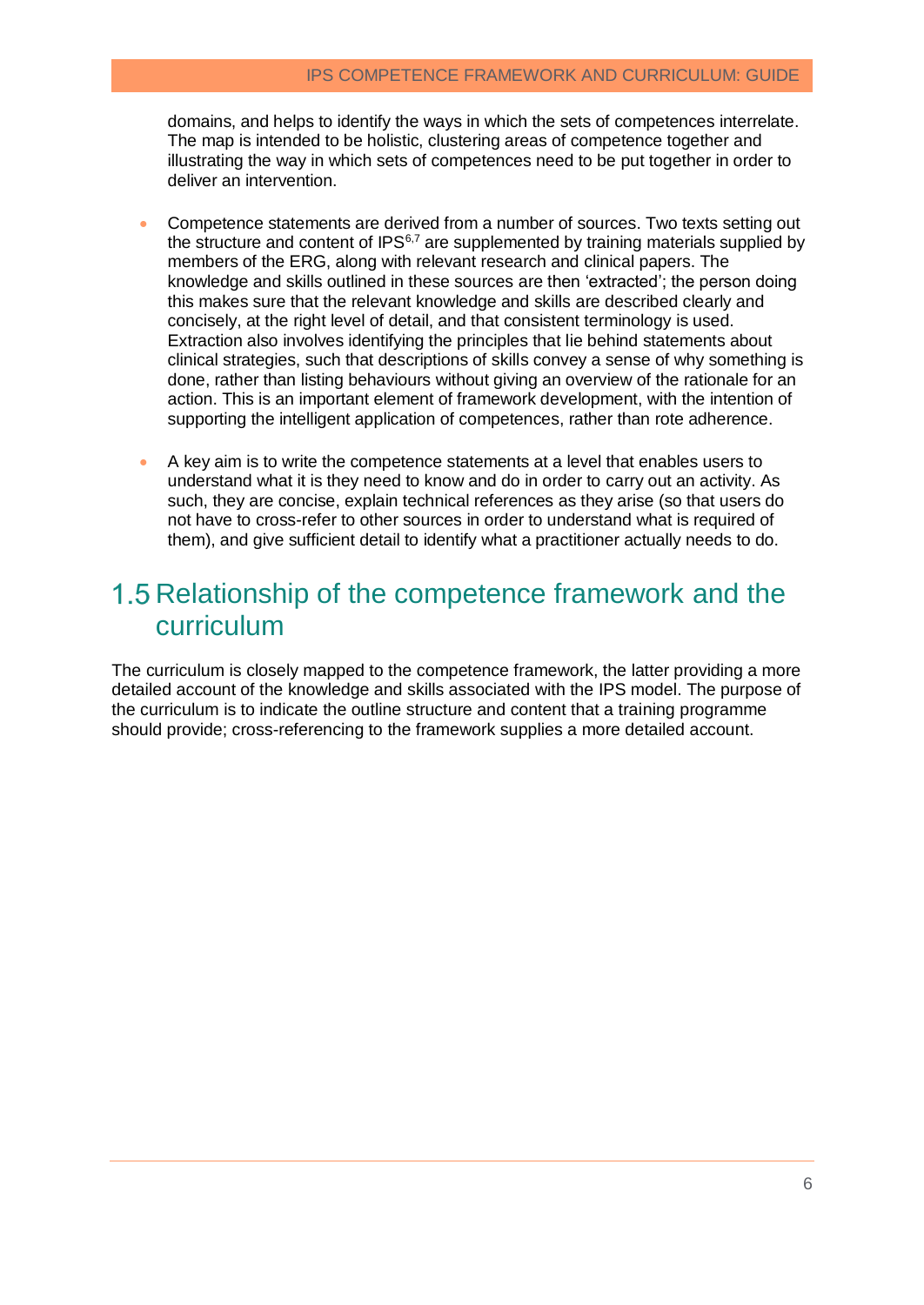## <span id="page-7-0"></span>2 The IPS competence framework

#### <span id="page-7-1"></span>2.1 The competences

Competence is usually defined as the integration of knowledge, skills and attitudes. Practitioners need background knowledge relevant to their practice, but it is the ability to draw on and apply this knowledge in different situations that marks out competence.

Knowledge helps workers understand the rationale for applying their skills so that they think about both how and why they are implementing their skills – in other words, it enables them to be 'thinking practitioners'. This is critical – implementing the framework and curriculum in a rote fashion and being concerned only with adherence would likely result in ineffective practice. As such, it is important to view the framework as indicative, rather than prescriptive.

The framework is primarily designed to be relevant to employment specialists working within the context of an IPS service. The IPS competence map is shown in [Section 5.2.](#page-14-0) It organises the areas of competence into eight domains; taken together, these show the knowledge and skills required of an employment specialist.

#### 2.1.1Organisation of the map

The map shows the ways in which the activities fit together and need to be 'assembled' in order for practice to be proficient.

An employment specialist's 'stance, values and style of interaction' represent a basic orientation to the work, and for this reason this encompasses nearly all the framework (as indicated by the black rectangle).

In outline, the domains of the framework are:

- the underpinning areas of **knowledge** required of an employment specialist
- the areas of **professional competence** that need to be in place in order to practise safely and effectively
- the **communication skills** needed to work with individual clients, their families, the mental health team and employers
- the **engagement** skills required to initiate an IPS intervention
- skills in **working with employers**
- skills with the client and with employers that relate to **gaining, supporting and maintaining employment**
- **meta-competences**, which are higher-order competences that involve judgements, decision-making or self-reflection, and which guide the implementation of an IPS intervention.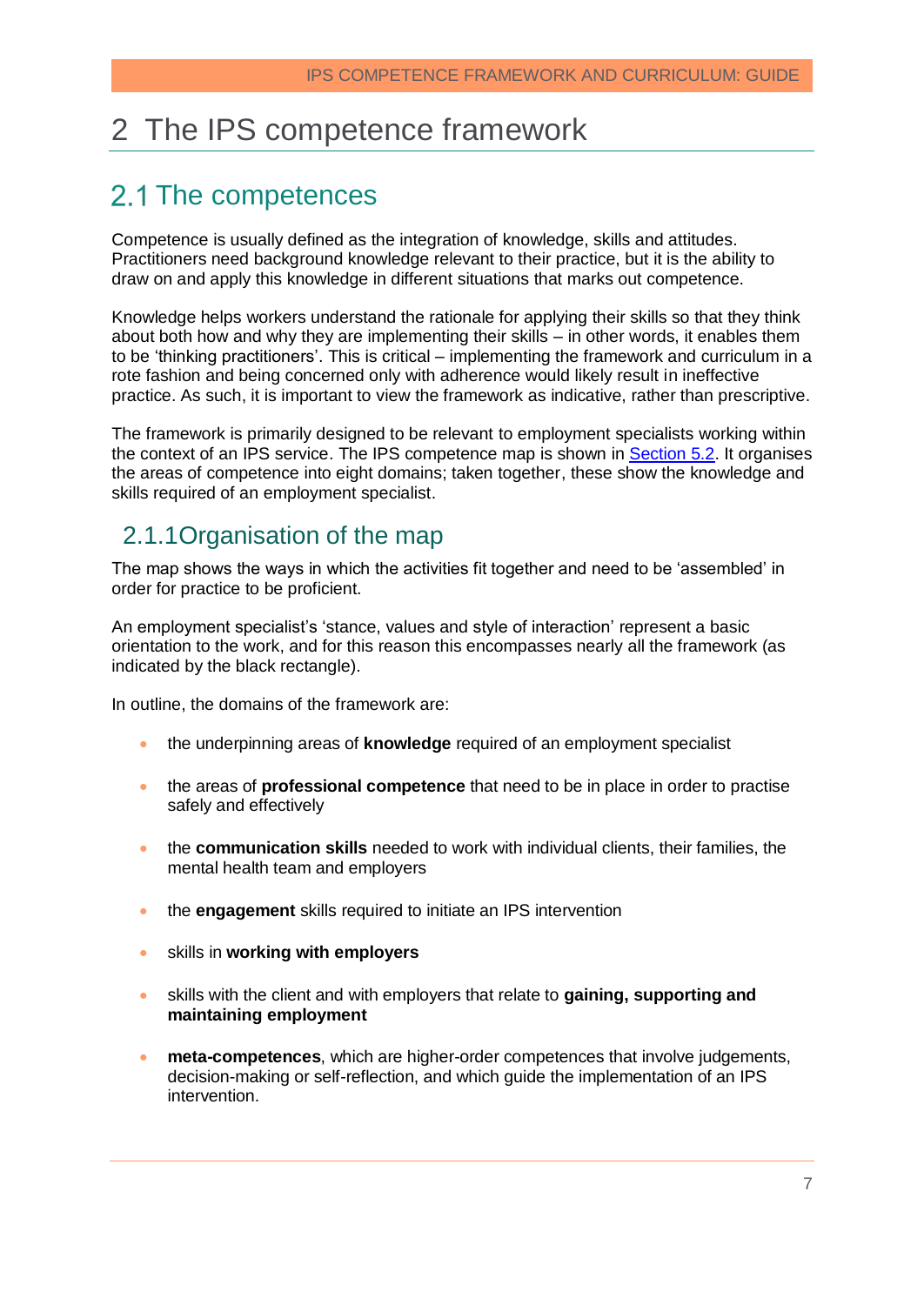Although the primary focus of the IPS framework is on the skills and knowledge required of employment specialists, it also includes two areas of knowledge and skill that are essential to supporting workers in this role:

- **Supervision of employment specialists**  this section outlines the principles that guide supervision of employment specialists, with a particular emphasis on strengthsbased supervision (aligned with the principles that underpin IPS).
- **Implementing IPS in line with its principles and supporting the work of staff** this section describes the ways in which services need to be organised in order to support the work of IPS employment specialists.

## <span id="page-8-0"></span>2.2 Layout of the competence lists

The lists of competences are accessed online. Most competence statements start with the phrase 'An ability to…', indicating that the focus is on the practitioner being able to carry out an action.

Some competences are concerned with the knowledge that a practitioner needs in order to carry out an action. In these cases the wording is usually 'An ability to draw on knowledge…' and the competence lies in the application and use of knowledge.

As far as possible, the competence descriptions are behaviourally specific – they try to identify what a practitioner actually needs to do to execute the competence. For clarity, each competence statement is set out in a 'box'. At points these are indented, usually where a fairly high-level skill is introduced and needs to be broken down. In the example below, the high-level skill is the notion of being 'collaborative and empowering'; what follows are concrete examples of the sorts of things a practitioner needs to do to achieve this:

An ability to work in a manner that is consistently collaborative and empowering, by:

> translating technical concepts into 'plain' language that the client can understand and follow

taking shared responsibility for developing agendas and session content

The competences in indented boxes usually make most sense if practitioners hold in mind the high-level skill that precedes them. So, with the same example, although using the language of the client is always a sensible thing to do, there is a very good conceptual reason for doing this: it will impact on (and therefore contribute to) clients' sense of being understood and thereby support their engagement in the therapy process. Bearing in mind the conceptual idea behind an action should give practitioners a 'road map' and reduce the likelihood that they apply techniques by rote.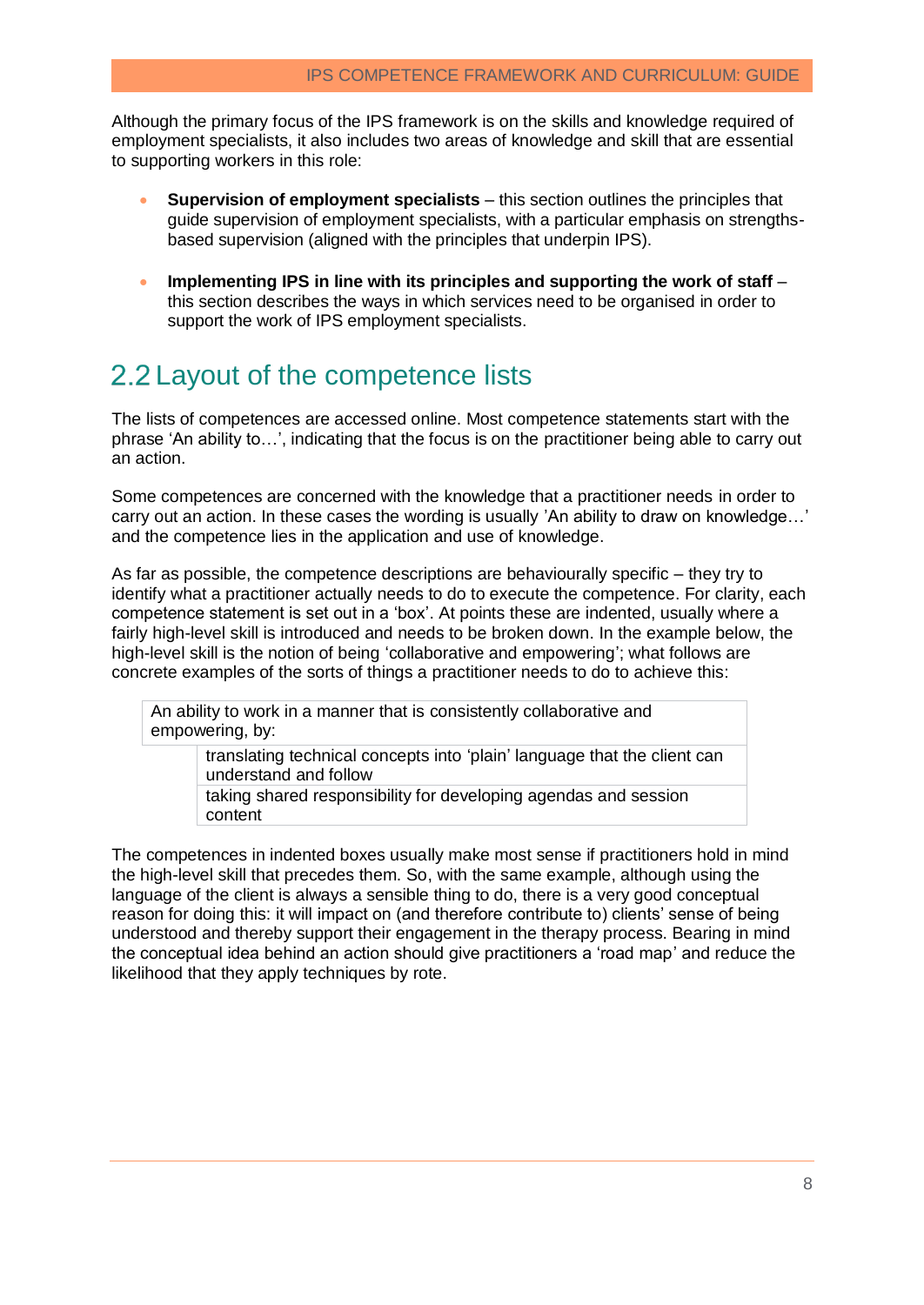# <span id="page-9-0"></span>3 Curriculum for employment specialists: summary

The curriculum has been developed directly from the competence framework. It provides a comprehensive, structured programme of learning to enhance practitioners' knowledge of the theory and application of IPS. It aims to guide the development of the practical skills necessary for supporting people into competitive employment within the context of IPS.

The curriculum assumes that trainers will use diverse teaching strategies to consolidate learning, including experiential skills-based workshops, clinical vignettes and self-directed study, and that this will be integrated with supervised practice. This should equip trainees with the skills and confidence necessary to engage effectively with clients, their families, mental health teams and local employers and to overcome challenges to IPS in a pragmatic and self-directed manner.

The curriculum is divided into three key sections:

- 1. Underpinning areas of knowledge
- 2. Professional competences
- 3. Putting IPS into practice.

### <span id="page-9-1"></span>3.1 Underpinning areas of knowledge

The introductory section of the IPS curriculum sets out six units that offer a foundational knowledge base relevant to IPS. Working through this section, students will gain an understanding of the recovery model, the rationale for IPS, and the implementation of the core principles of IPS. Crucially, students will also develop a deeper understanding of how mental health issues may present, the biopsychosocial factors underpinning mental health problems, and how such experiences may have an impact on a person's physical and cognitive functioning. The final unit provides education on legislation relevant to employment.

Section 1 units:

- 1.1 Practitioner's stance, values and style of interaction in IPS
- 1.2 Knowledge of the recovery model
- 1.3 Knowledge of the rationale for IPS
- 1.4 Knowledge of IPS, its principles and their implementation in practice
- 1.5 Knowledge of mental health presentations and their impact on functioning
- 1.6 Knowledge of legislation relevant to employment

#### <span id="page-9-2"></span>**3.2 Professional competences**

Section 2 introduces the professional competences required for working within IPS, with six interdependent units focused on issues of ethics, diversity and safety. Students will gain an understanding of the professional and ethical guidance that governs IPS practice and its practical implementation. Taken together, the units will help students understand potentially complex issues around confidentiality and consent, such as assessing capacity to consent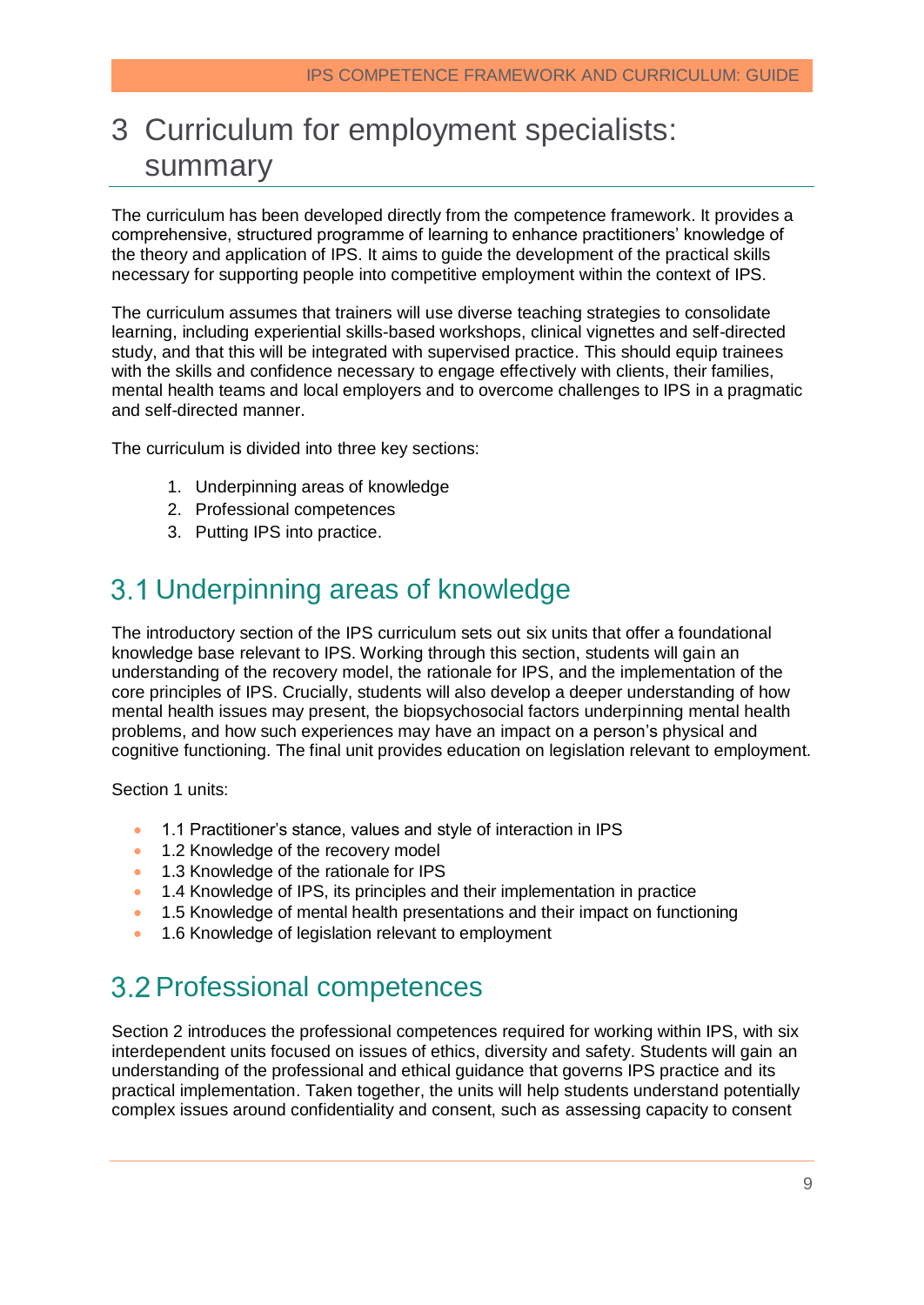#### IPS COMPETENCE FRAMEWORK AND CURRICULUM: GUIDE

and identifying situations in which information-sharing may be required to maintain safety. Students will gain awareness of the social, cultural and intersecting factors that can impede or restrict access to employment opportunities for individuals from certain demographic groups, and as such, may affect the acceptability and effectiveness of IPS in practice. On this basis, students will develop the skills needed to adapt IPS in response to social and cultural variation. The final unit outlines the ways in which employment specialists can make the most of supervision and support to facilitate consistent professional and personal development.

Section 2 units:

- 2.1 Operating within professional and ethical guidelines
- 2.2 Working with issues of confidentiality and consent
- 2.3 Assessing capacity
- 2.4 Sharing information to maintain safety
- 2.5 Working with difference
- 2.6 Making use of supervision and support

#### <span id="page-10-0"></span>3.3 Putting IPS into practice

Section 3 provides students with the skills necessary to implement IPS in practice. It includes 16 units that will enable students to develop the wide range of skills needed to promote effective delivery of IPS, from the point of initial engagement with the client through to supporting and maintaining them in employment. This includes communication skills, both with clients seeking employment and with local employers, aiming to foster high-quality, long-lasting working relationships.

Employment specialists need to take into consideration the financial impact on a client when gaining a job – will they be better off or worse? A key IPS principle is that the client gains timely information about the financial impact of starting a job and makes an informed decision on how to proceed. Given this principle, the employment specialist needs to have knowledge of the benefits system and/or access to relevant resources and specialist advice to guide a client.

They will also require skills in multi-agency working and employment liaison to facilitate positive alliances with local employers. At the core of IPS practice is an ability to construct vocational profiles and implement individualised employment plans, and to use psychological strategies to support the client's motivation.

They will also require skills relevant to carrying a caseload and supporting clients to move through each stage of the IPS process.

Section 3 units:

- 3.1 Communication skills with clients and their families
- 3.2 Fostering and maintaining the working alliance
- 3.3 Communication skills with the mental health team
- 3.4 Completing concurrent progress notes
- 3.5 Using psychological strategies to support IPS
- 3.6 Engaging service users with the IPS process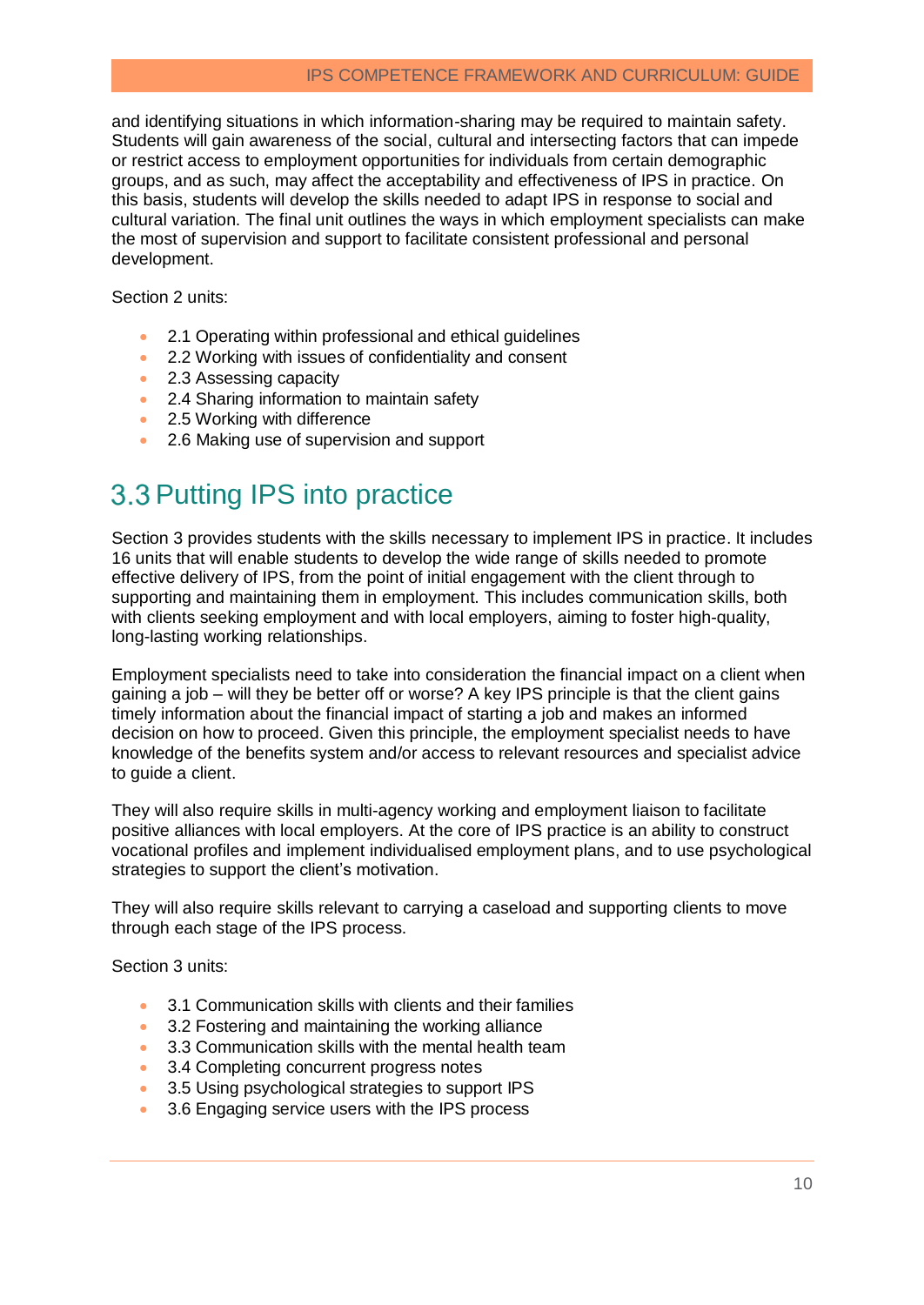- 3.7 Providing information on the benefits system and the financial implications of employment
- 3.8 Discussing disclosure with client and employers
- 3.9 Constructing a vocational profile
- 3.10 Constructing an individualised employment plan
- 3.11 Providing support for job applications
- 3.12 Gaining knowledge of local employment opportunities
- 3.13 Employer engagement
- 3.14 Profiling the job setting
- 3.15 Conducting a job search
- 3.16 Providing individualised job support

#### <span id="page-11-0"></span>3.4 Accessing the competence framework and the curriculum

The competences and the curriculum are not included in this document; they can be downloaded from the websites of the Centre for Outcomes Research and Effectiveness (CORE) at University College London:

[www.ucl.ac.uk/CORE/competence-frameworks](http://www.ucl.ac.uk/CORE/competence-frameworks)

and the National Collaborating Centre for Mental Health:

www.rcpsych.ac.uk/improving-care/nccmh/other-work/ips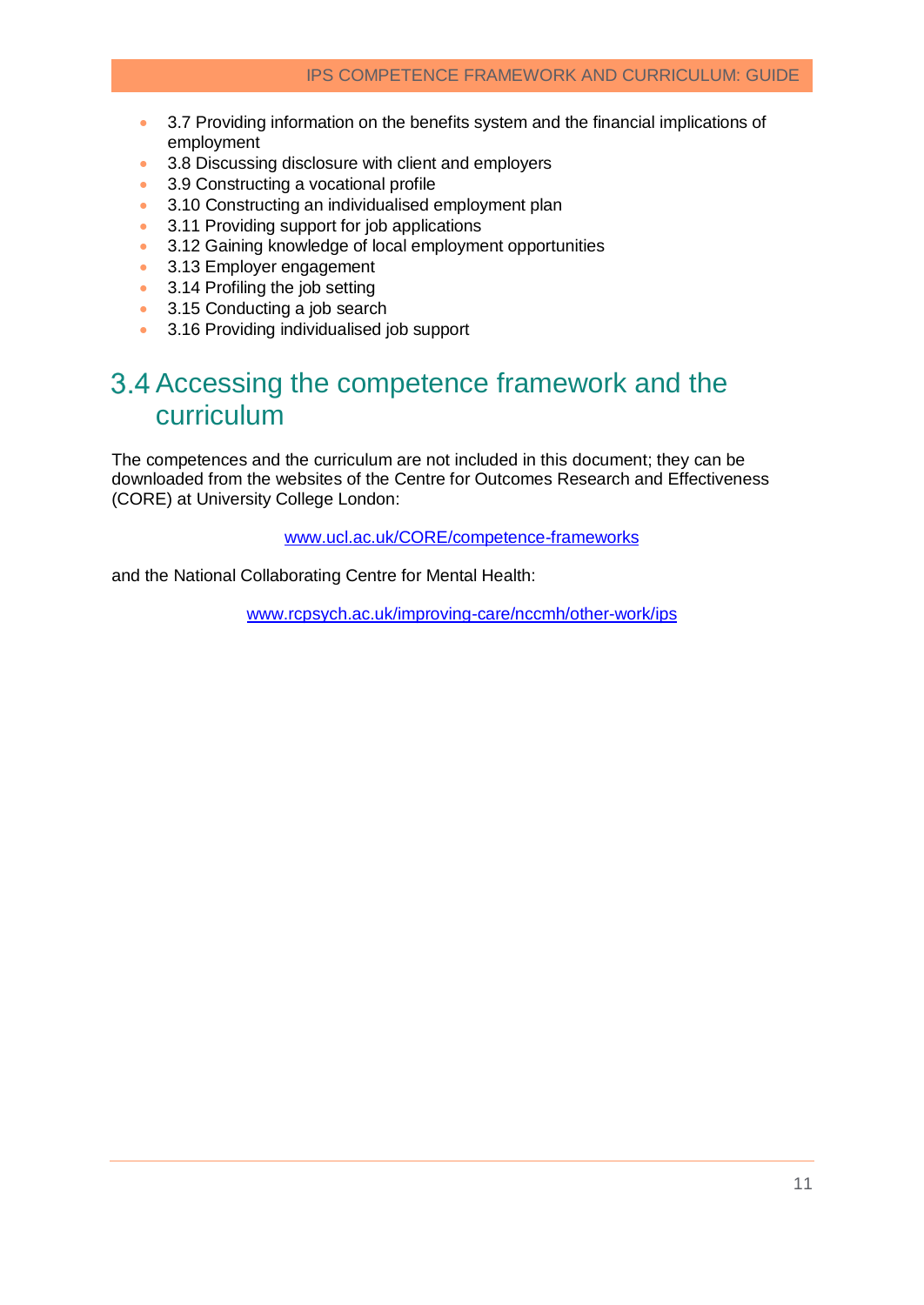## <span id="page-12-0"></span>4 References

- 1 Bond GR, Drake RE, Becker DR. An update on randomized controlled trials of evidencebased supported employment. Psychiatric Rehabilitation Journal. 2008;31:280–90.
- 2 Heffernan J, Pilkington P. Supported employment for persons with mental illness: systematic review of the effectiveness of individual placement and support in the UK. Journal of Mental Health. 2011;20:368–80.
- 3 Modini M, Tan L, Brinchmann B, Wang M-J, Killackey E, Glozier N, et al. Supported employment for people with severe mental illness: systematic review and meta-analysis of the international evidence. British Journal of Psychiatry. 2016;209:14–22.
- 4 Richter D, Hoffmann H. Effectiveness of supported employment in non-trial routine implementation: systematic review and meta-analysis. Social Psychiatry and Psychiatric Epidemiology. 2019;54:525–31.
- 5 Roth AD, Pilling S. Using an evidence-based methodology to identify the competences required to deliver effective cognitive and behavioural therapy for depression and anxiety disorders. Behavioural and Cognitive Psychotherapy. 2008;36:129–47.
- 6 Becker D, Drake R. A Working Life for People with Severe Mental Illness. Oxford: Oxford University Press; 2003.
- 7 Swanson S, Becker D. Supported Employment: Applying the IPS Model to Help Clients Compete in the Workplace. Minnesota: Hazelden Publishing; 2011.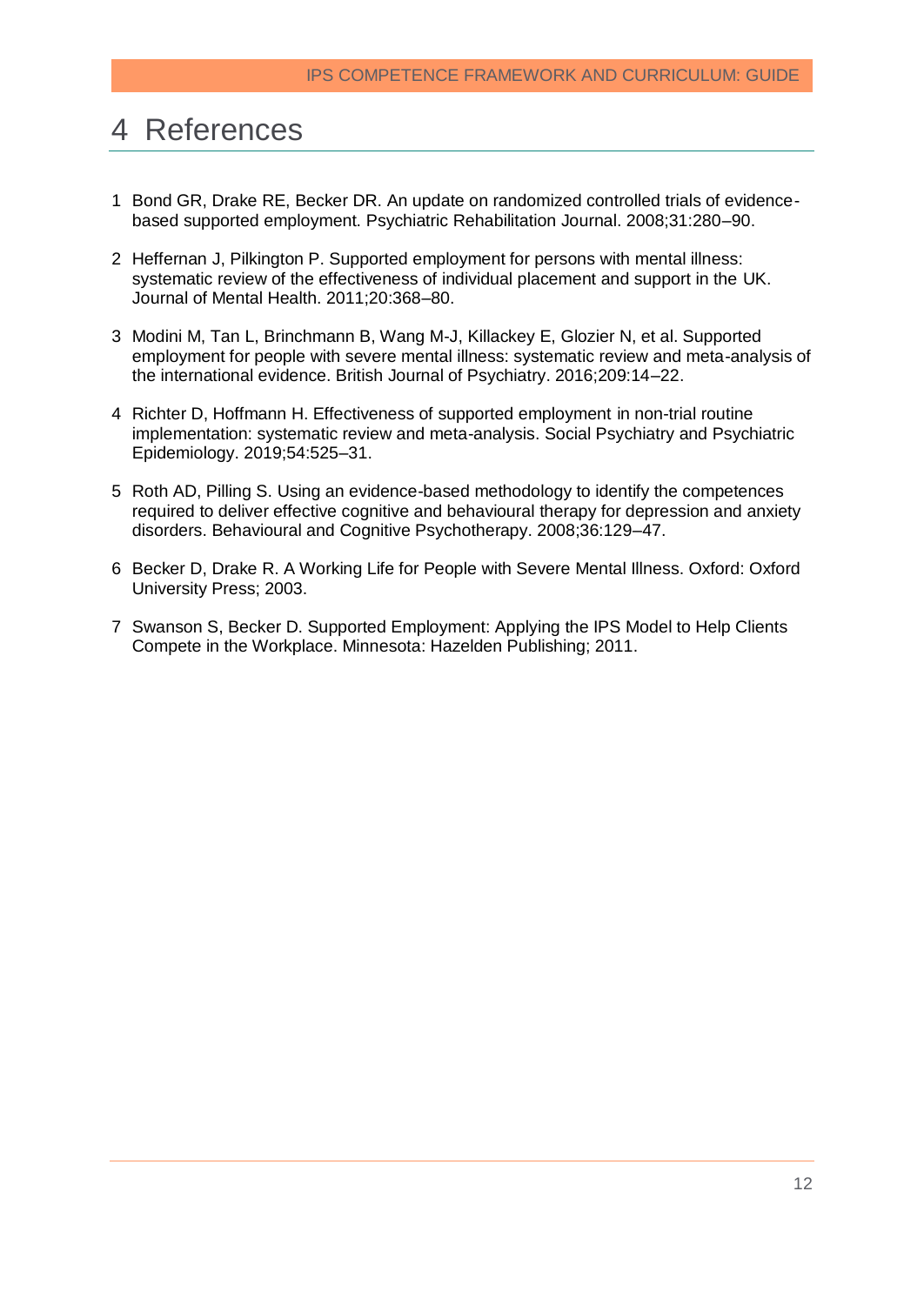# <span id="page-13-0"></span>5 Appendices

#### <span id="page-13-1"></span>Expert Reference Group

This work was commissioned by IPS Grow, which is a national initiative supporting services across England to deliver high-quality individual placement and support.

#### **Members of the Expert Reference Group**

Jonathan Allan, Employment Services Manager at Shropshire Enable Lucy Anson-Golding, IPS Grow Regional Lead at Social Finance Julie Bailie, IPS Projects Manager at Centre for Mental Health Martin Dominy, Senior Operational Manager: Employment and Learning Services at **Southdown** Paul Dorrington, Lead Employment Specialist at South West London and St George's Mental Health NHS Trust Jan Hutchinson, Director of Programmes and Performance at Centre for Mental Health Lynne Miller, National Lead for IPS Grow at Social Finance Meenal Patel, IPS Team Leader at Central and North West London NHS Foundation Trust Rash Patel, Employment Services Manager at Central and North West London NHS Foundation Trust Miles Rinaldi, Head of Recovery at South West London and St George's Mental Health NHS **Trust** 

Julia Stapleton, IPS Grow Regional Lead at Social Finance Warren Trunchion, IPS Grow Regional Lead at Social Finance

#### **Additional reviewers**

John Bolland, IPS Grow Regional Lead at Social Finance

Ronald Hoogland, Peer Employment Specialist, Central and North West London NHS Foundation Trust

Gary Johnston, Director of Operations – Health and Employment Partnerships, Social Finance

[Georgia Saxelby,](mailto:Georgia%20Saxelby) IPS Grow Regional Lead at Social Finance

Calvin Silvester, IPS Grow Regional Lead at Social Finance

Carolyn Storey, IPS Grow Regional Lead at Social Finance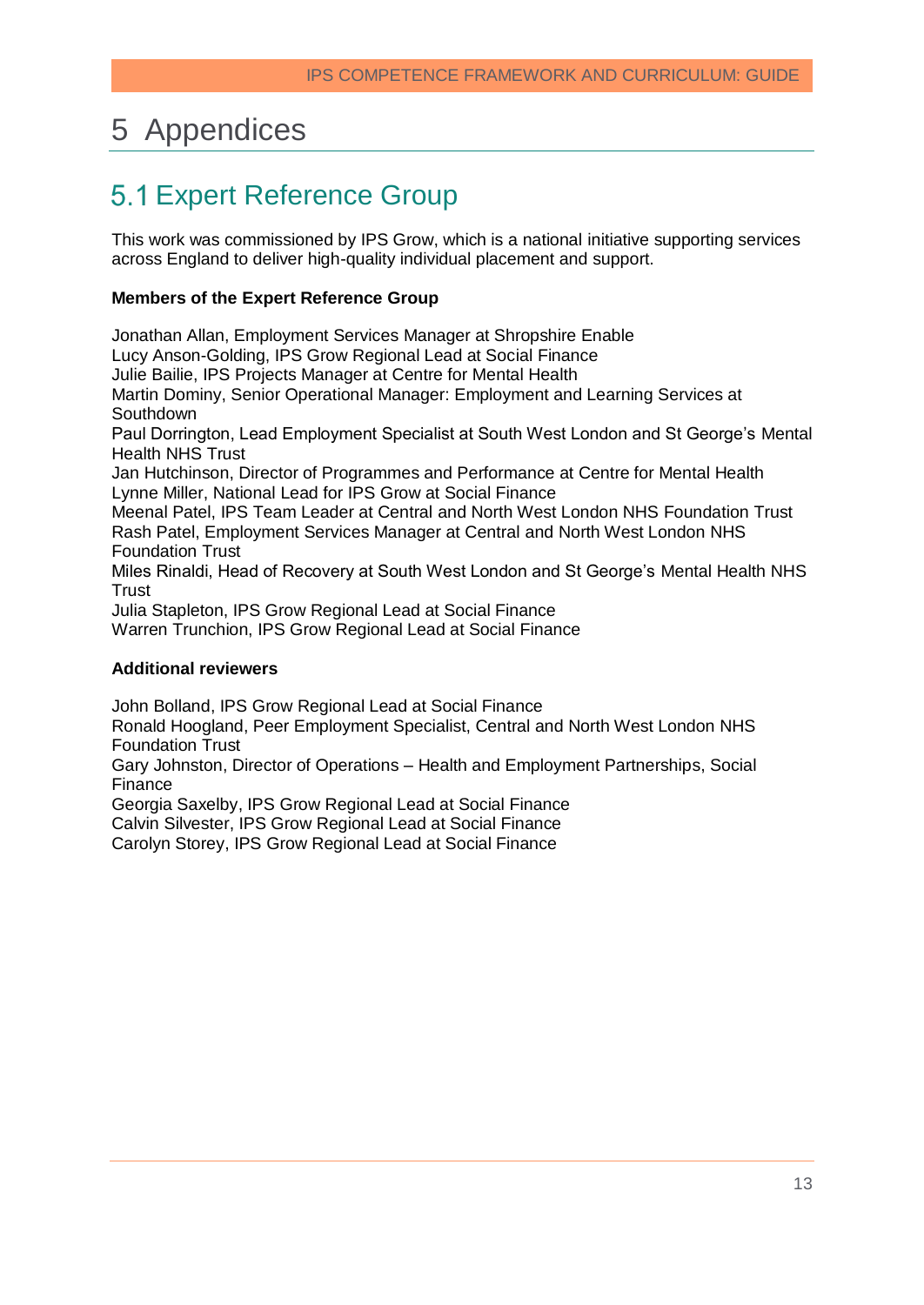# 5.2 Competences map

<span id="page-14-0"></span>See next page.